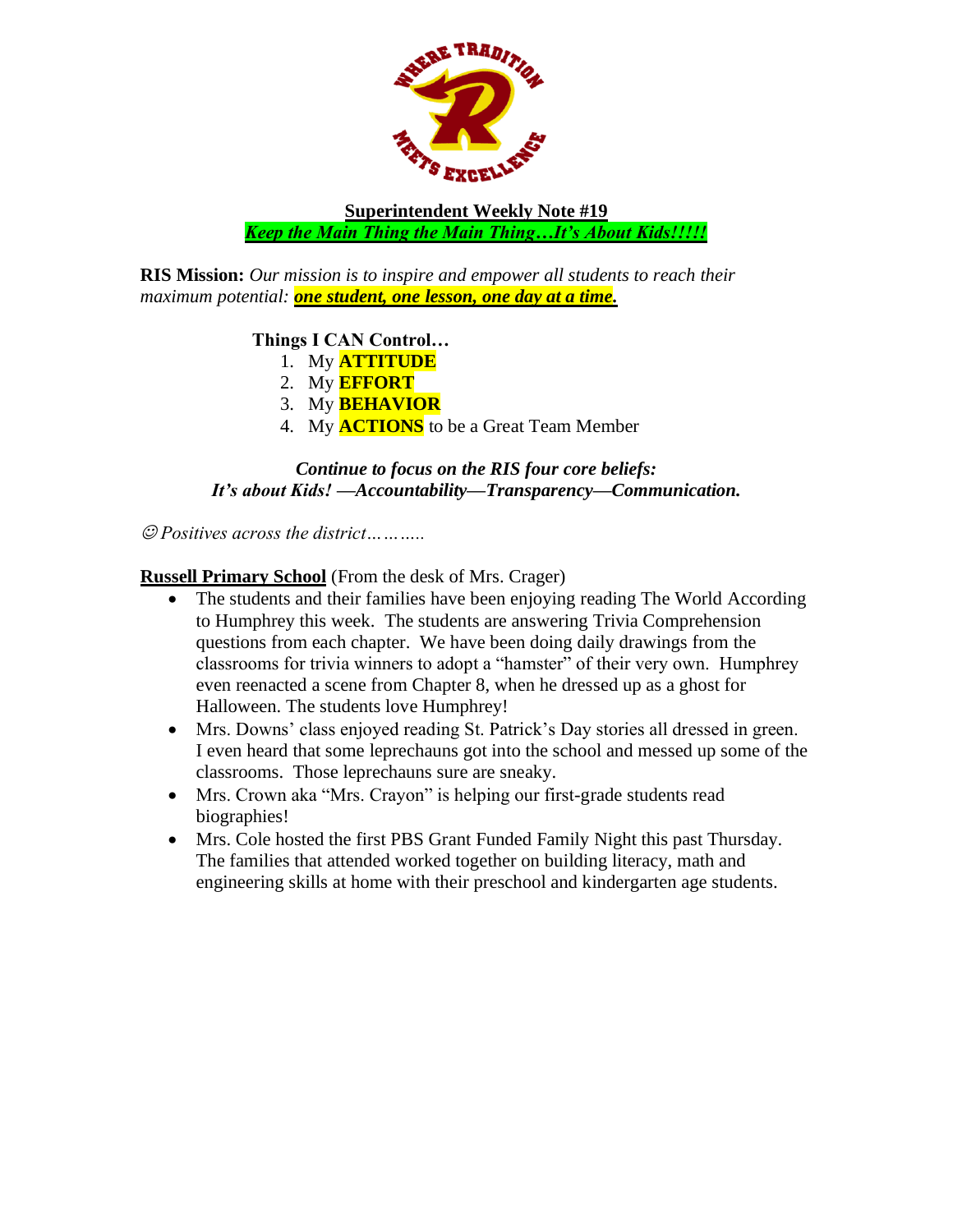

### **Russell-McDowell Intermediate** (From the desk of Mrs. Wright)

- There may have been snow showers last weekend but this week has been a beautiful week for getting outdoors and having some fun on our recesses. Spring was truly in the air!
- St. Patrick's Day came and went without us catching any leprechauns...again! We do have evidence of their presence at our school, however! We found some dropped golden coins and beautiful rainbows throughout the school. Teachers decoded the rainbows and found some goodies that our little friends had left.
- Faculty and Staff are into March Madness with our first-ever Rock, Paper, Scissors tournament. Brackets have been completed and round 1 winners will compete again next week... Tensions are high as we work toward crowning a champion!
- Mrs. Marcum's class celebrated completing the entire BINGO board during Read Across America week. A yummy sundae party was their reward!
- Third-grade students in library/media class this week were learning about reference materials, the five main types, and where to look for specific information. They participated in hand-up, stand-up, pair-up Kagan activities and had a lot of fun with their learning.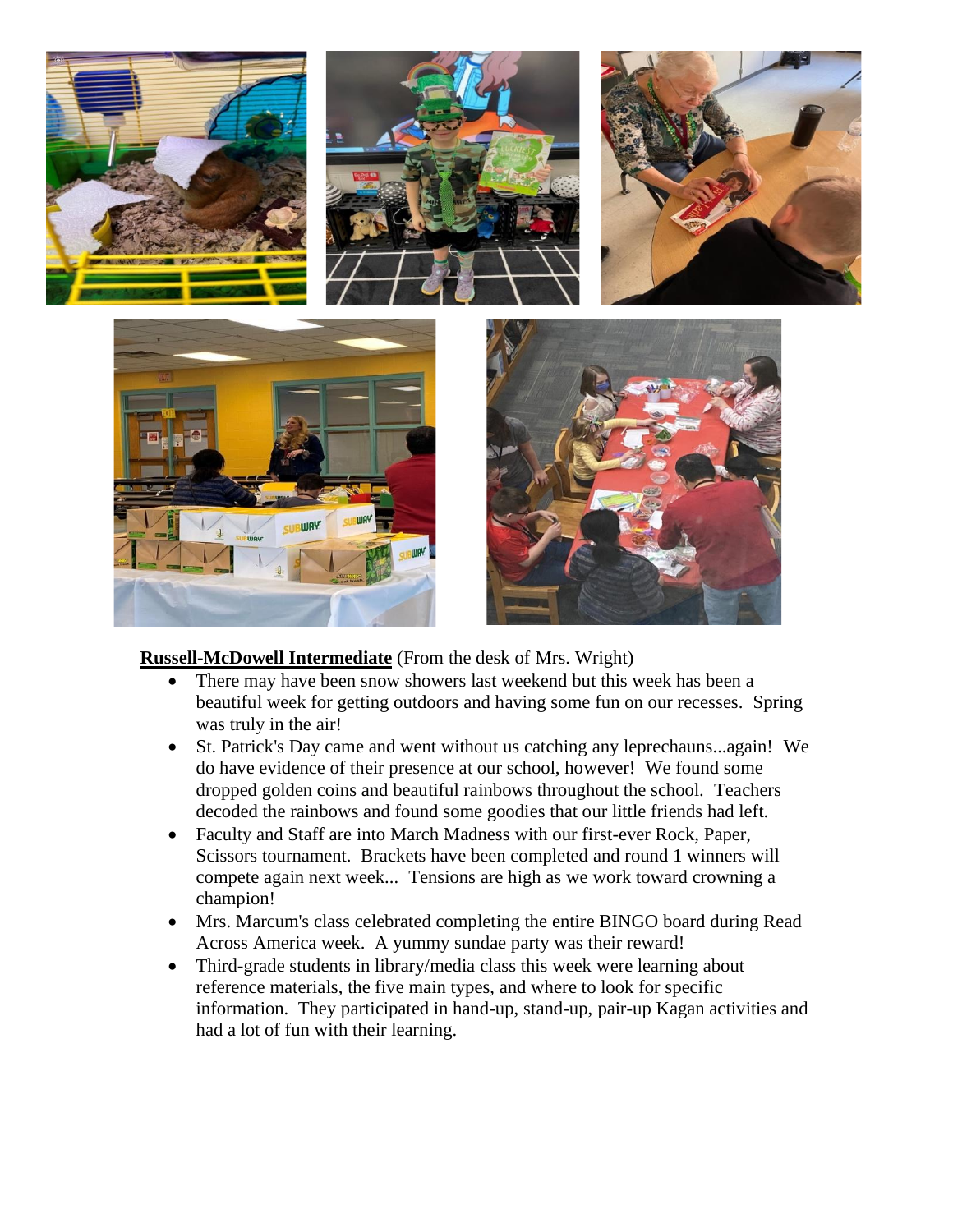



# **Russell Middle School** (From the desk of Mr. Moore)

- RMS held our first assembly since February 2020. During the assembly we recognized the following:
	- o Brennan Groves who earned \$12,000 in scholarships from Kentucky MathCounts.
	- o The MathCounts Team that will compete in the State Championship next weekend.
	- o The Dance Team wins three National Championship.



- 8<sup>th</sup> grade participated in JROTC Field Day
- RMS 8<sup>th</sup> grade assisted Helping Hands in loading over the 1600 food items we collected.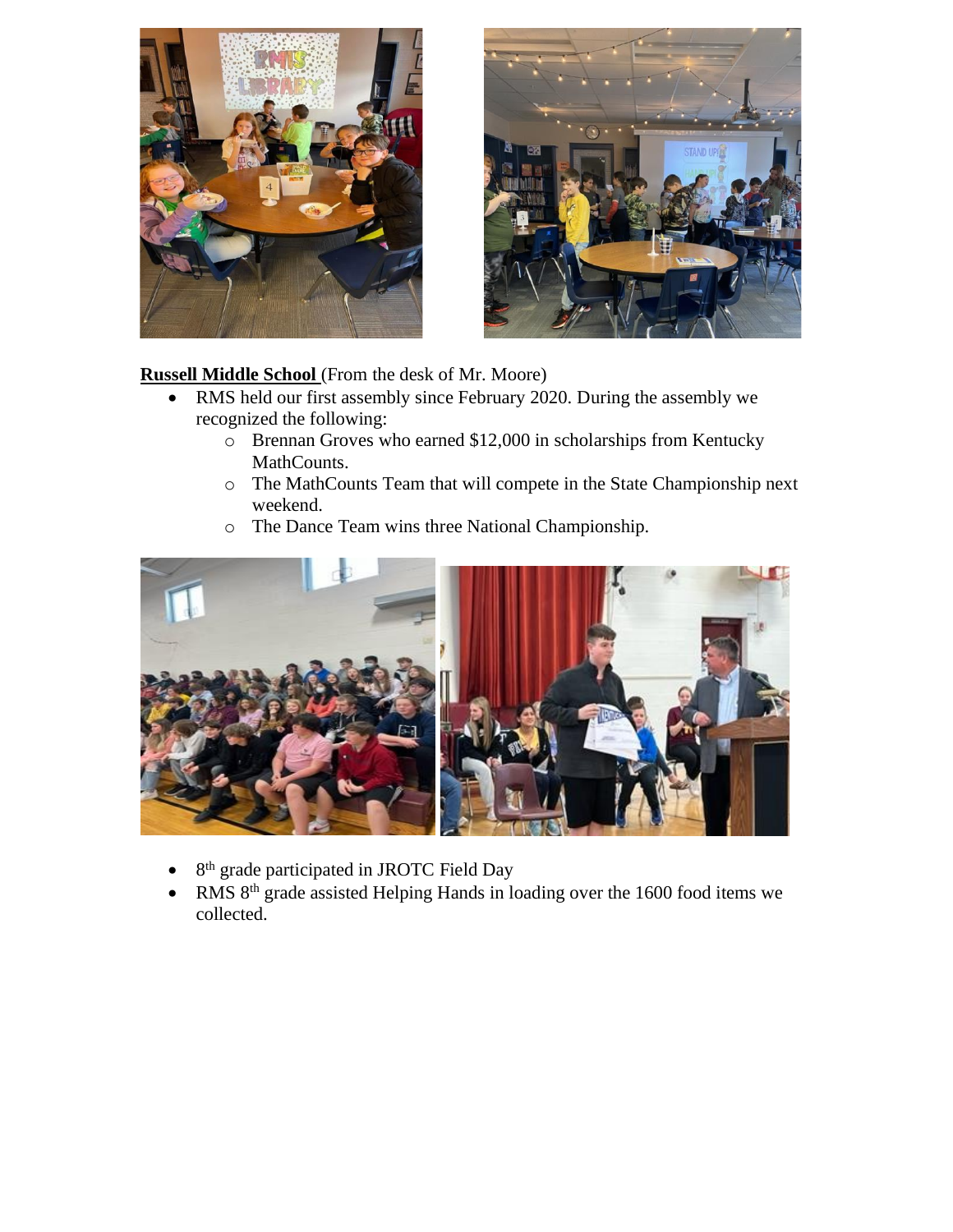

**Russell High School** (From the desk of Mrs. Chaffin)

- The following students were named to the ALL EKC Team
	- o Brady Bell, Griffin Downs, and Bradley Rose
	- o Shaelyn Steele, Bella Quinn, Jenna Adkins, Josie Adkins, and Campbell Jachimczuk
	- o Shaelyn Stelle was named the Offensive Player of the Year and Jenna Adkins was named the Defensive Player of the Year.
	- o Coach of the Year was Mandy Layne
- Lady Devil Softball team won their home opener over Fleming Co. 10-2.
- RHS Orchestra is sending the largest group in school history to *"All District"* this year.
- ROTC Honor Guard continues to serve families in our community by providing funeral services.

**Russell Area Technology Center** (From the desk of Mrs. S. Thompson)

- End of Program Testing is complete for the majority of our students in Business and Computer Science! We are just working on makeup testing this next week! Thanks to everyone for allowing students to come over and test! You are loved & appreciated at the RATC!
- Our Phlebotomy students are working hard to complete their 30 viable sticks! Thank you to all the students & staff who volunteered to be stuck! If you are willing to be a test subject, we would love to have you! Our phlebotomists are the BEST!!! Way to go, Ms. Layne & Mrs. Rose! It takes everyone to get it accomplished!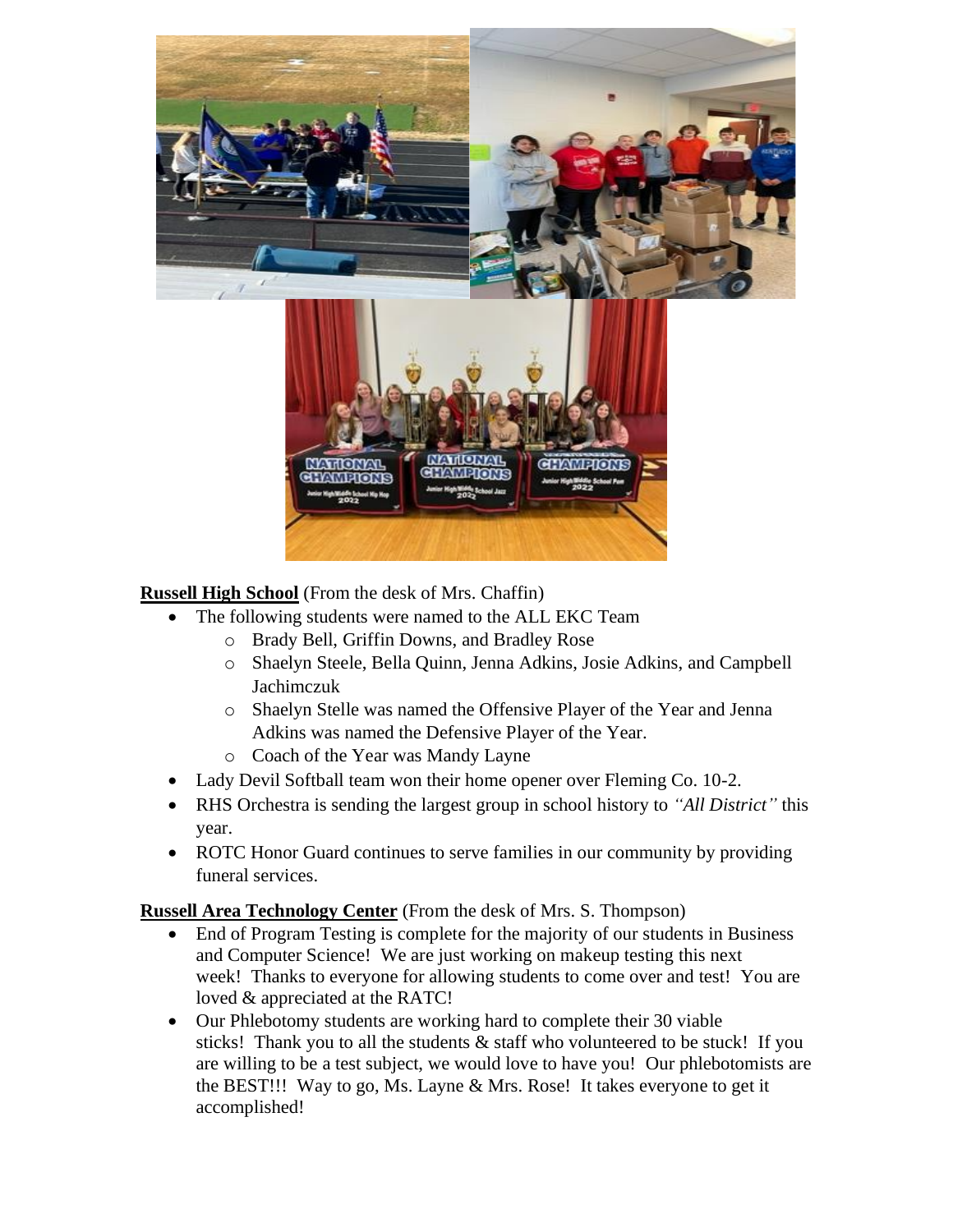- Our HOSA students are competing this weekend in Louisville at the State Competition! Good luck to Mallory Williams, Hailey Floyd, Connor Jordan, Gunner Cassity, Bethany Floyd, Bracken Davis, Brayden Hutchinson, Graci Criswell, Ryan Conley, Abbie Lewis, Landon Scaggs, Kaylee Dickenson, & Torie Hester!!! Way to go, Ms. Layne & Mrs. Rose!!!
- We received our new phones in all classrooms and the office! Very exciting! Thanks so much to Mrs. Casto and our Russell Technology Team! You are loved & appreciated at the RATC!

# **Russell Preschool** (From the desk of Mrs. Staton)

• Preschoolers were busy this week learning about Paleontology! We have talked about dinosaurs, fossils, and what a paleontologist does. We have been watching our dinosaur eggs to see when they will hatch! We matched dinosaur letters and counted dinosaurs. There was a pesky Leprechaun loose in the building! He sure made a mess in our rooms looking for gold. Mrs. Mollett's families created traps to try to catch him!